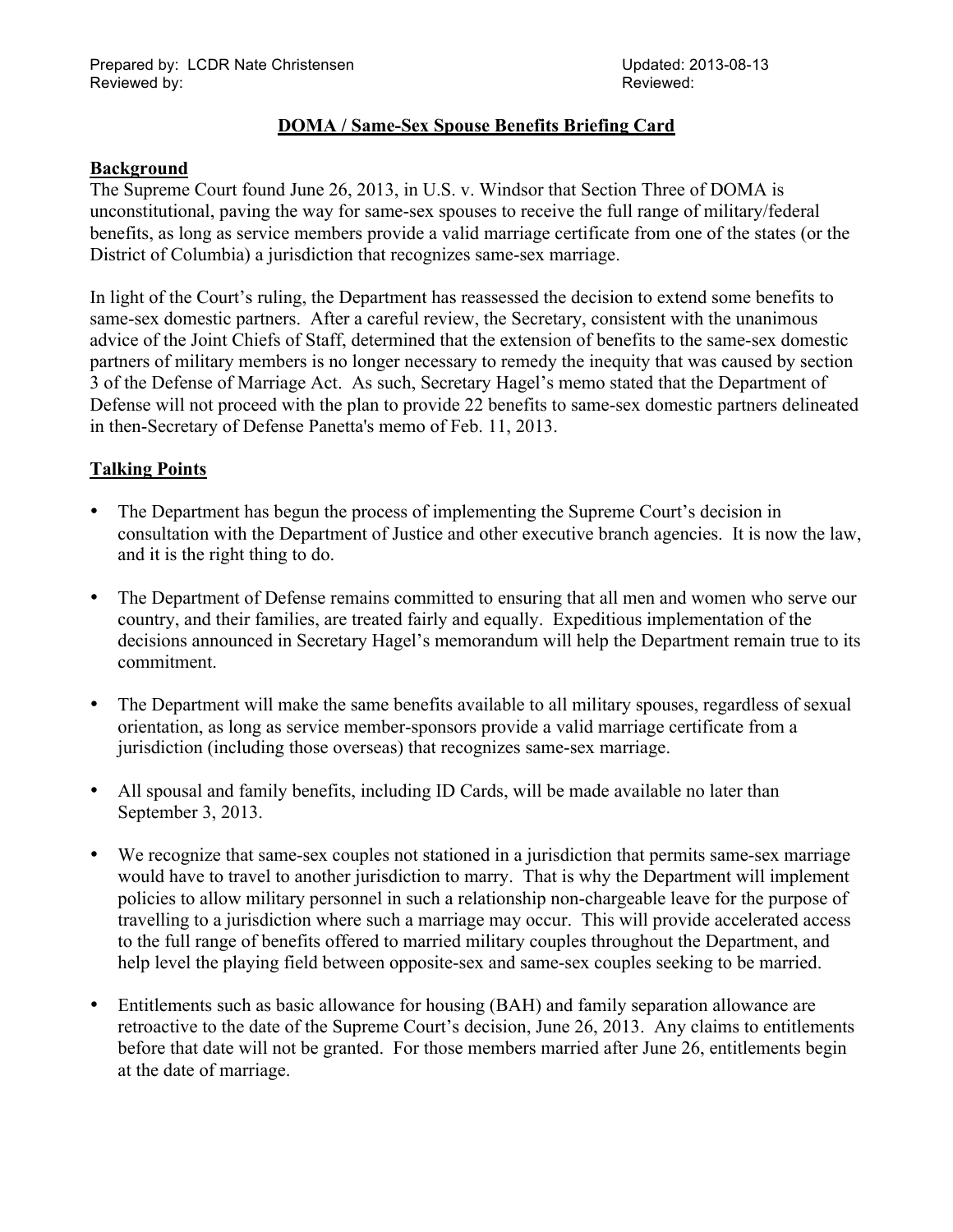- For civilian benefits administered Government-wide to Federal employees, the Department of Defense will follow OPM/DoL's guidance to ensure that the same benefits currently available to heterosexual spouses are also available to same-sex spouses.
- For civilian employees, the Department will continue to follow the President's June 2, 2010, memorandum, "Extension of Benefits to Same-Sex Domestic Partners of Federal Employees," which requires agencies, where consistent with law and wherever possible, to extend benefits to same-sex domestic partners.
- For civilian employees who are eligible for ID card related benefits, the Department intends that ID cards will be made available to same-sex spouses and same-sex domestic partners of civilian employees at the same time as same-sex spouses of military members.
- Married retirees will be able to obtain ID cards for their same-sex spouses at the same time as the same-sex spouses of active and reserve component members (Sept. 3, 2013). They will also be able to elect coverage for their same-sex spouses under the Survivor Benefit Plan (SBP).
- TRICARE enrollment for medical benefits is tied to DEERS and will be available to same-sex spouses beginning Sept. 3, 2013.
- On February 11, 2013, then-Secretary Panetta directed that the Department of Defense would extend 22 benefits to same-sex domestic partners of military members and their children, but that if the Defense of Marriage Act were no longer applicable to the Department a reassessment would be conducted.
- As the Supreme Court's ruling has made it possible for the Department to recognize same-sex marriages, Secretary Hagel, consistent with the unanimous advice of the Joint Chiefs of Staff, determined that the Supreme Court's ruling closed the gap in equity for benefits for all married Service members and their families and has eliminated the need to proceed with the declaration for same-sex domestic partners. Spousal and family benefits far outweigh the benefits that could be extended under a declaration system for same-sex domestic partners.
- We recognize there remains a challenge for same-sex couples not stationed in, or near a jurisdiction that permits same-sex marriage. Accordingly, the Department will immediately implement policies to allow military personnel up to 10 days (7 days CONUS/10 days OCONUS) of nonchargeable leave for the purpose of travelling to a jurisdiction where such a marriage may occur. This will provide accelerated access to the full range of benefits offered to married military couples throughout the Department, and help level the playing field between opposite-sex and same-sex couples seeking to be married.
- As operational requirements permit, commanding officers *may* allow military personnel in samesex relationships up to 10 days of non-chargeable leave for the purpose of travelling to a jurisdiction that allows same-sex couples to be married if they are stationed more than 100 miles from one of those areas. Personnel stationed within the in continental United States *may* receive up to 7 days non-chargeable leave and those stationed at overseas assignments *may* receive up to 10 days non-chargeable leave.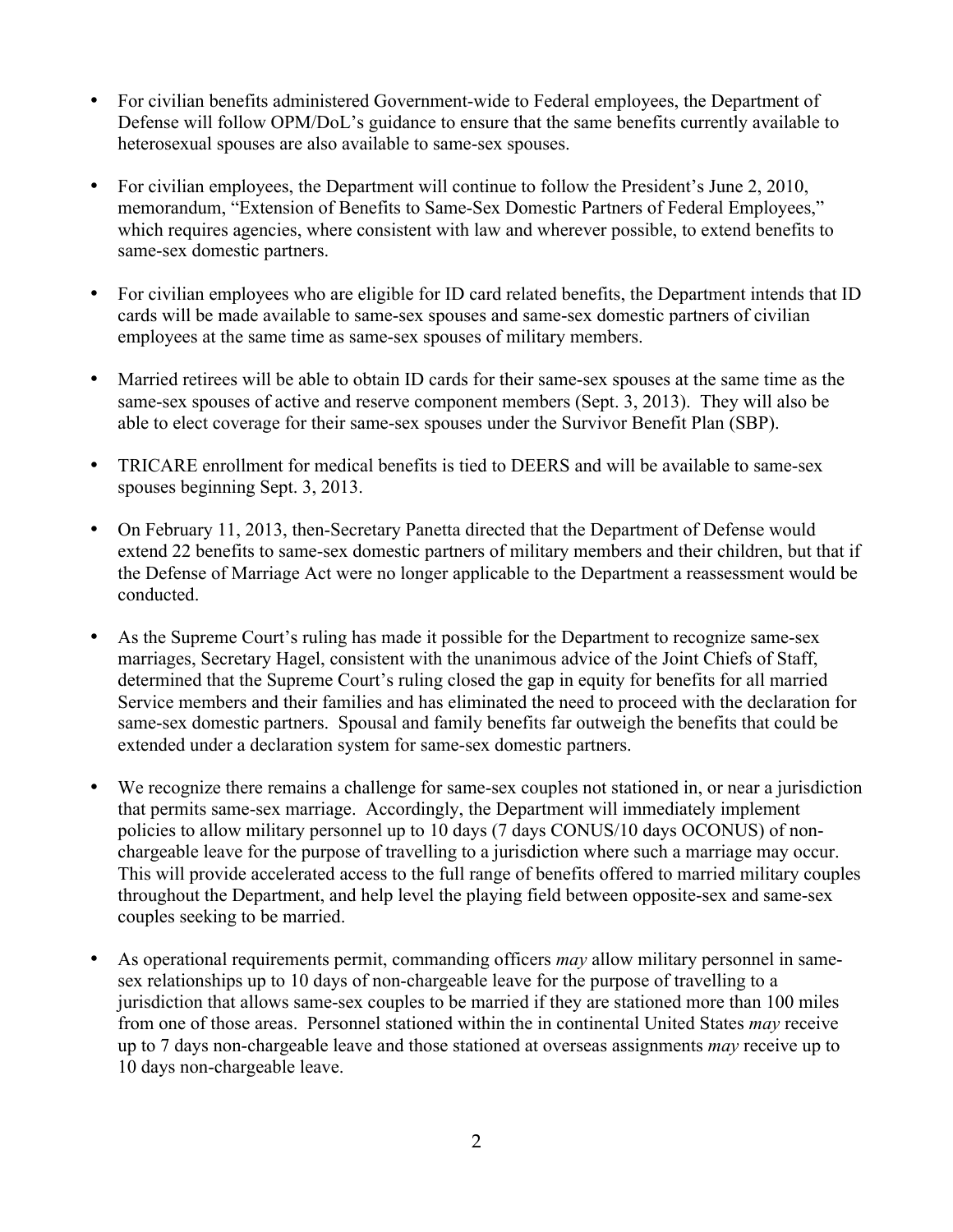- The Department is planning a careful review of command sponsorship for overseas tours, as well as all applicable Status of Forces agreements. The review of applicable Status of Forces agreements will be done in coordination with the Department of State.
- We will assess costs as we move forward with implementation.
- We do not have an estimate of how many people this will impact.
- As was the case before the Court's ruling, a military chaplain as well as individual service members, may participate in any private ceremony, whether on or off a military installation, provided that the ceremony is not prohibited by applicable state and local law. Further, a chaplain is not required to participate in or officiate a private ceremony if doing so would be in variance with the tenets of his or her religion or personal beliefs.
- For specifics regarding the Court's decision and how it will be applied to federal and state law, we refer you to the Department of Justice.
- There are 20 member-designated benefits currently available to all service members regardless of sexual orientation. Service members may designate any beneficiary of their choosing for these benefits.

#### **Questions & Answers**

## **Q: What changed for DOD with the Court's decision?**

The Supreme Court's ruling means that the Defense Department will extend benefits, including medical, dental, burial at Arlington National Cemetery, and with-dependent Basic Allowance for Housing to same-sex spouses of military personnel.

Also, there are 20 member-designated benefits that are already available to a person of the service member's choosing (i.e. insurance, death gratuity, Montgomery GI Bill). You can find the list at: http://www.defense.gov/home/features/2010/0610\_dadt/Benefits\_Currently\_Available\_Approved.pdf

#### **Q. When will same-sex spouses be able to receive benefits? Will they be retroactive to the date of the Supreme Court decision?**

The Department will recognize all marriages that are certified with a valid marriage license. Spousal and family benefits, including ID cards, will be made available to same-sex spouses as of Sept. 3, 2013.

Entitlements such as basic allowance for housing (BAH) and family separation allowance are retroactive to the date of the Supreme Court's decision, June 26, 2013. Any claims to entitlements before that date will not be granted. For those members married after June 26, entitlements begin at the date of marriage.

# **Q. Will benefits be denied if an instruction or manual change has not been completed?**

No. However, we will update any Department of Defense Instruction that needs to be updated.

#### **Q. Why are you no longer giving benefits to same-sex partners announced in February by Secretary Panetta?**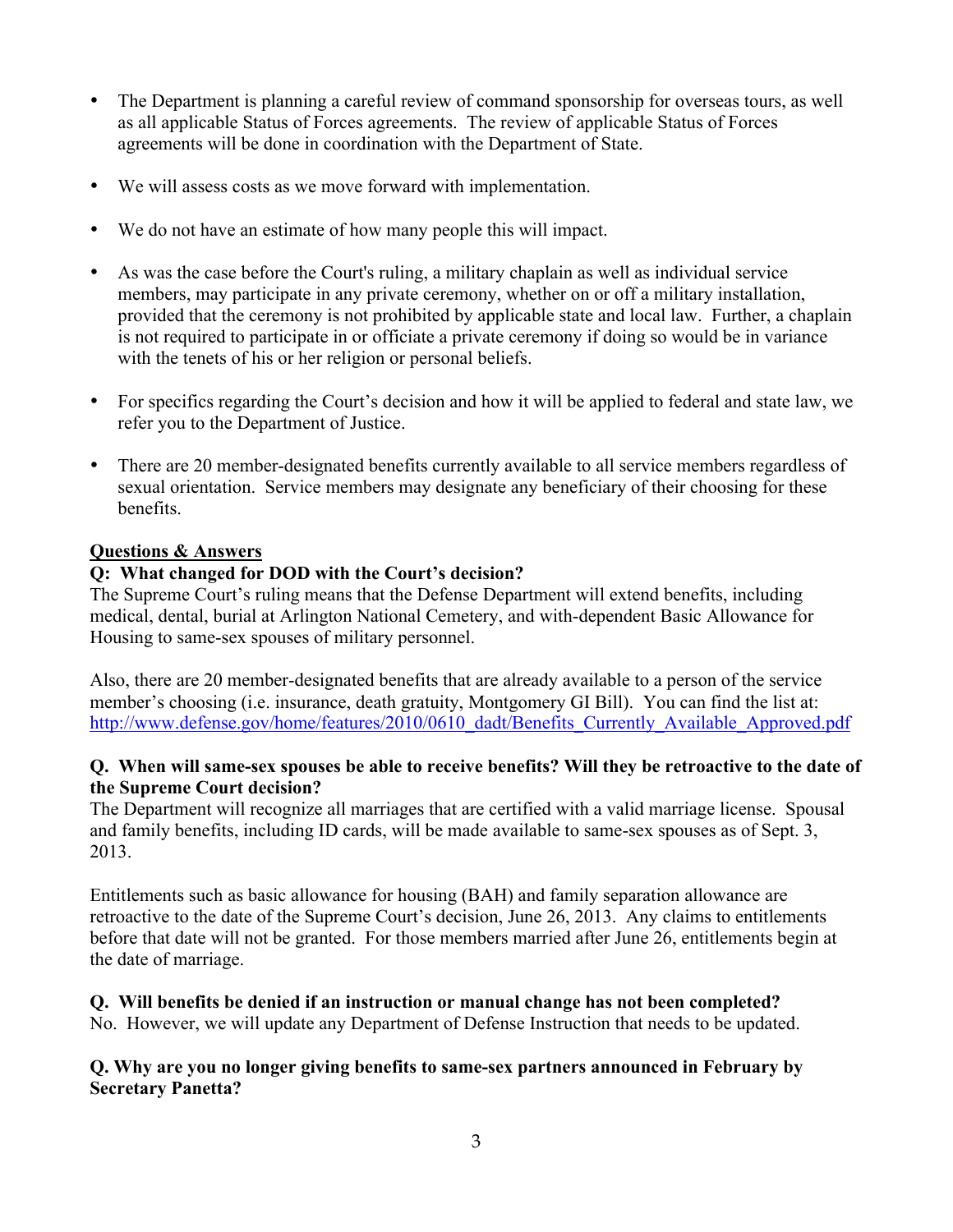As the Supreme Court's ruling has made it possible for the Department to recognize same-sex marriages, Secretary Hagel, consistent with the unanimous advice of the Joint Chiefs of Staff, determined that the Supreme Court's ruling closed the gap in equity for benefits for all married Service members and their families and has eliminated the need to proceed with the declaration for same-sex domestic partners.

## **Q. Aren't you going back on your word?**

As the Supreme Court's ruling has made it possible for the Department to recognize same-sex marriages, Secretary Hagel, consistent with the unanimous advice of the Joint Chiefs of Staff, determined that the Supreme Court's ruling closed the gap in equity for benefits for all married Service members and their families and has eliminated the need to proceed with the declaration for same-sex domestic partners.

# **Q. Why are you giving free leave to gay and lesbians to get married?**

The Department of Defense is committed to following the law and to treating all marriages equally. We have always said that after DOMA repeal we would need to look at our benefit policies for fairness. Although we have bases and installations in all 50 states and around the globe, not all local laws are equal when it comes to same-sex marriage. That is why we are providing administrative leave for same-sex couples who want to get married so that they can travel to a state or jurisdiction that allows same-sex couples to marry.

## **Q. Will this leave also be retroactive?**

No.

# **Q: Will the Department provide assistance for travel?**

The law does not allow the government to fund travel that is not for official government business.

# **Q. How many service members does this affect?**

We do not have an estimate of how many people this will impact. The Department does not track the sexual orientation of our members.

\*\*\* On BACKGROUND: Defense Officials stated in the February backgrounder that same-sex partners numbered approximately 5,600 active component members; 3,400 reserve component members; 8,000 military retirees.

#### **Q. Does this mean sexual orientation will now be tracked as a demographic as the Department does race, gender and ethnicity?**

As is now the case, sexual orientation is considered a personal and private matter and as such is not tracked by the Department.

#### **Q. When is the effective day of the decision? When will same-sex spouses be eligible for family benefits? Will back-payments of Basic Allowance for Housing and other payments for family members be made?**

Entitlements such as basic allowance for housing (BAH) and family separation allowance are retroactive to the date of the Supreme Court's decision, June 26, 2013. Any claims to entitlements before that date will not be granted. For those members married after June 26, entitlements begin at the date of marriage.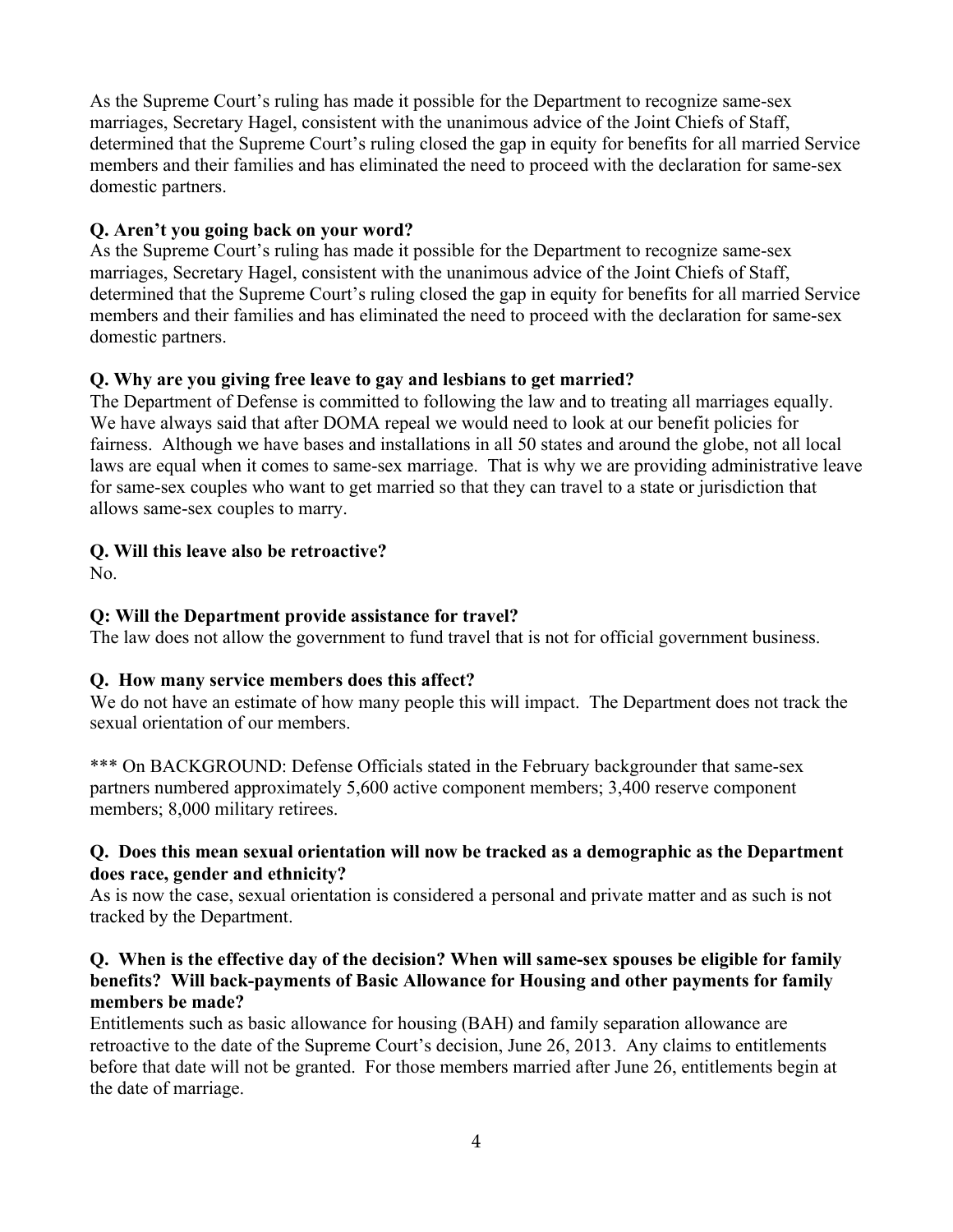### **Q. Will I be able to be reimbursed my spouses medical expenses?**

Yes. Entitlements for medical expenses are retroactive to the date of the Supreme Court's decision, June 26, 2013. Any claims to entitlements before that date will not be granted. For those members married after June 26, entitlements begin at the date of marriage.

### **Q: How much will implementing these benefits cost DOD?**

A:We will assess costs as we move forward with implementation.

## **Q: How will the Court's decision impact Government Civilians?**

For civilian employees, the Department will follow OPM's guidance.

## **Q: What is the policy related to the Arlington Cemetery burial?**

The policies governing burial at Arlington National Cemetery will apply equally to same-sex and opposite-sex spouses.

#### **Q: What about overseas tours – will a same-sex spouse be able to accompany the service member on an overseas tour?**

The Department is planning a careful review of command sponsorship for overseas tours, as well as all applicable Status of Forces agreements. The review of applicable Status of Forces agreements will be done in coordination with the Department of State.

# **Q: How will this affect Chaplains?**

A: As was the case before the court's ruling, a military chaplain may participate in or officiate any private ceremony, whether on or off a military installation, provided that the ceremony is not prohibited by applicable state and local law. Further, a chaplain is not required to participate in or officiate a private ceremony if doing so would be in variance with the tenets of his or her religion or personal beliefs.

#### BACKGROUND ONLY:

Service Chaplain Corps instructions/regulations state that chaplains who decline to perform will indirectly provide, provide or facilitate by referring to someone who can assist.

#### References:

AFI 51-101, 2.1. As visible reminders of the Holy, chaplains directly or indirectly provide for the free exercise of religion for Airmen, their families, and other authorized personnel. Chaplains do not perform duties incompatible with their faith group tenets, professional role, or noncombatant status."

AR 165-1, 2-3. Religious support operations, b. (1) Professional military religious leader. Perform or provide religious support that meets the spiritual and religious requirements of the unique military culture.

OPNAV 1730.1D, Religious Ministry in the Navy, 4. Definitions a. Religious Ministry. Religious Ministry is the entire spectrum of professional duties performed by Navy chaplains and Religious Program Specialists to provide for or facilitate the free exercise of religion and accommodates the religious practices of military personnel, their families, and other authorized personnel.